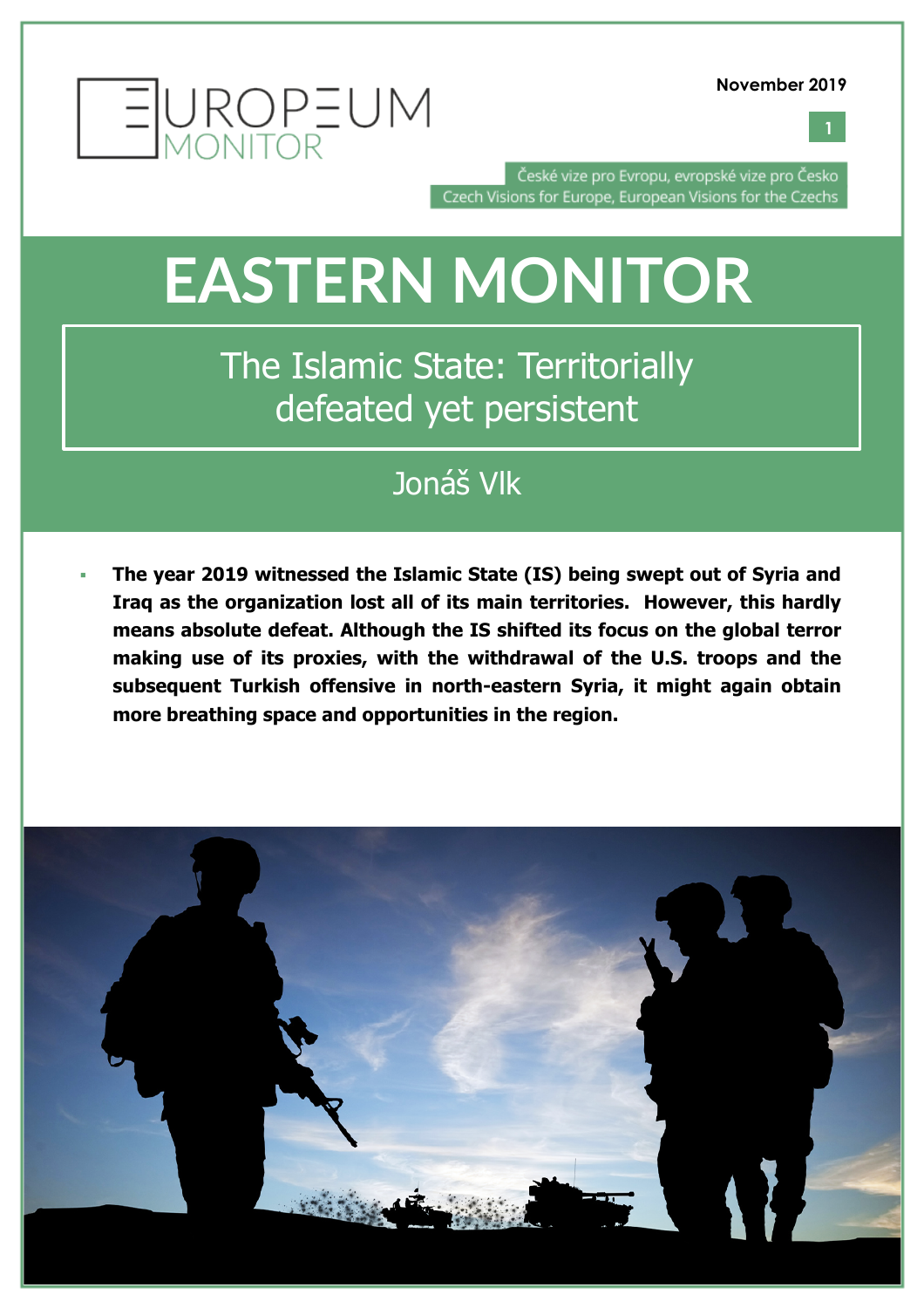

EUROPEUM

České vize pro Evropu, evropské vize pro Česko Czech Visions for Europe, European Visions for the Czechs

#### The change of tactics; from caliphate to insurgents

The focus of the Islamic State after its territorial defeat in Syria and Iraq has shifted. The transformation of the Islamic State's strategy does not come as a surprise. In fact, such a shift in tactics started to be apparent more than two years ago after the Iraqi forces captured the Mosque of al-Nuri in Mosul in 2017. A model of global decentralized insurgency is increasingly followed by the organization. This was largely initiated by Abu Bakr Al-Baghdadi's statement formally embracing extremist groups in Burkina Faso and Mali, in which he endorsed further terrorist acts carried out by groups pledging allegiance to the Islamic State as well. Since then, increasing focus on the encouragement of global indiscriminate violence continued especially in areas where affiliates of the IS operate. Attacks and increased activity thus continue for instance in Egypt or Afghanistan.<sup>1</sup> The jihadi movement also established a new branch in the Democratic Republic of the Congo in an attempt to enter sub-Saharan Africa. The interest in this region was further demonstrated by IS claiming responsibility for local attacks.2 The Islamic State also increasingly concentrates on Asia. It disposes of relatively strong representation mainly in Southeast Asia where it first gained foothold five years ago as the local jihadi groups pledged allegiance to Abu Bakr Al-Baghdadi in 2014 after the initial success of the IS in Syria and Iraq. That year, significant jihadi groups such as Abu Sayyaf, the Maute Group or the Jamaah Ansharut Daulah voiced their loyalty to the Islamic State. Over the years, the Islamic State's increasing interest in the region was observed with Southeast Asians becoming featured in the organization's propaganda. The IS also focused on reaching directly to the region via its propaganda machine by publishing a weekly newspaper in the Indonesian language, as well as establishing a vast

presence on social media promoting the IS' ideology in Indonesian. Furthermore, a high number of foreign fighters from the region joined the IS in Iraq and Syria. Only by late 2014, less than a year after the pledge of allegiance of significant jihadi groups from Southeast Asia, over 1,000 individuals from the region joined Islamic State's ranks in the Middle East.3

#### The situation in Syria and Iraq

All the global efforts aside, the human core of the Islamic State still remains in the Middle East. The insurgency continues in Syria and Iraq. There is a high risk of potential sleeper cells within the region as well. Specific territories such as Hamrin Mountains, Diyala Province, and the environs of Mosul, are still believed to be bases of the Islamic State's remaining infrastructure, and the insurgents are getting on with the attacks, even though at a much slower pace. However, the Islamic State's position of the jihadist primacy in the Middle East might be endangered by the increasing power of the Al Qaeda (AQ) in the region. Although Al Qaeda's initial presence in Syria was lost when its local affiliate Jabhat al-Nusra merged with other groups and distanced itself from the Al Qaeda, Al Qaeda renewed its influence in the region in 2018 via newly formed group Tanzim Hurras al-Din (The Guardians of Religion) established by Al Qaeda loyalists. Furthermore, several Jordanian jihadi veterans with close ties to Abu Musab al-Zargawi found themselves among the group's ranks.<sup>4</sup> There is thus a relatively high chance that they might succeed in poaching local IS members. Considering the presumable high ranking position of these individuals, given their experience and ties to Zargawi himself, it can be assumed that they might not only have a decent chance in engaging ordinary IS members but also the higher ranking ones, which would cost already scattered Islamic State additional

<sup>&</sup>lt;sup>1</sup>Dempsey, M. P. (2018, January 18). How ISIS' Strategy Is Evolving. Retrieved October 21, 2019, from https://www.foreignaffairs.com/articles/syria/2018-01-18/howisis-strategy-evolving.

<sup>&</sup>lt;sup>2</sup>Burke, J. (2019, June 6). *Isis claims sub-Saharan attacks in* a sign of African ambitions. Retrieved October 21, 2019, from https://www.theguardian.com/world/2019/jun/06/isis-claims-subsaharan-attacks-sign-africa-ambitions-islamic-extremist.

<sup>&</sup>lt;sup>3</sup>Abuza, Z., & Clarke, C. P. (2019, September 16). *The Islamic* State Meets Southeast Asia. Retrieved October 21, 2019, from https://www.foreignaffairs.com/articles/southeast-asia/2019-09- 16/islamic-state-meets-southeast-asia.

<sup>&</sup>lt;sup>4</sup>Clarke, C. P. (2019, August 23). ISIS vs. Al Qaeda: What Lies in the Future of Global Jihadism? Retrieved October 21, 2019, from https://nationalinterest.org/feature/isis-vs-al-qaeda-what-liesfuture-global-jihadism-75601.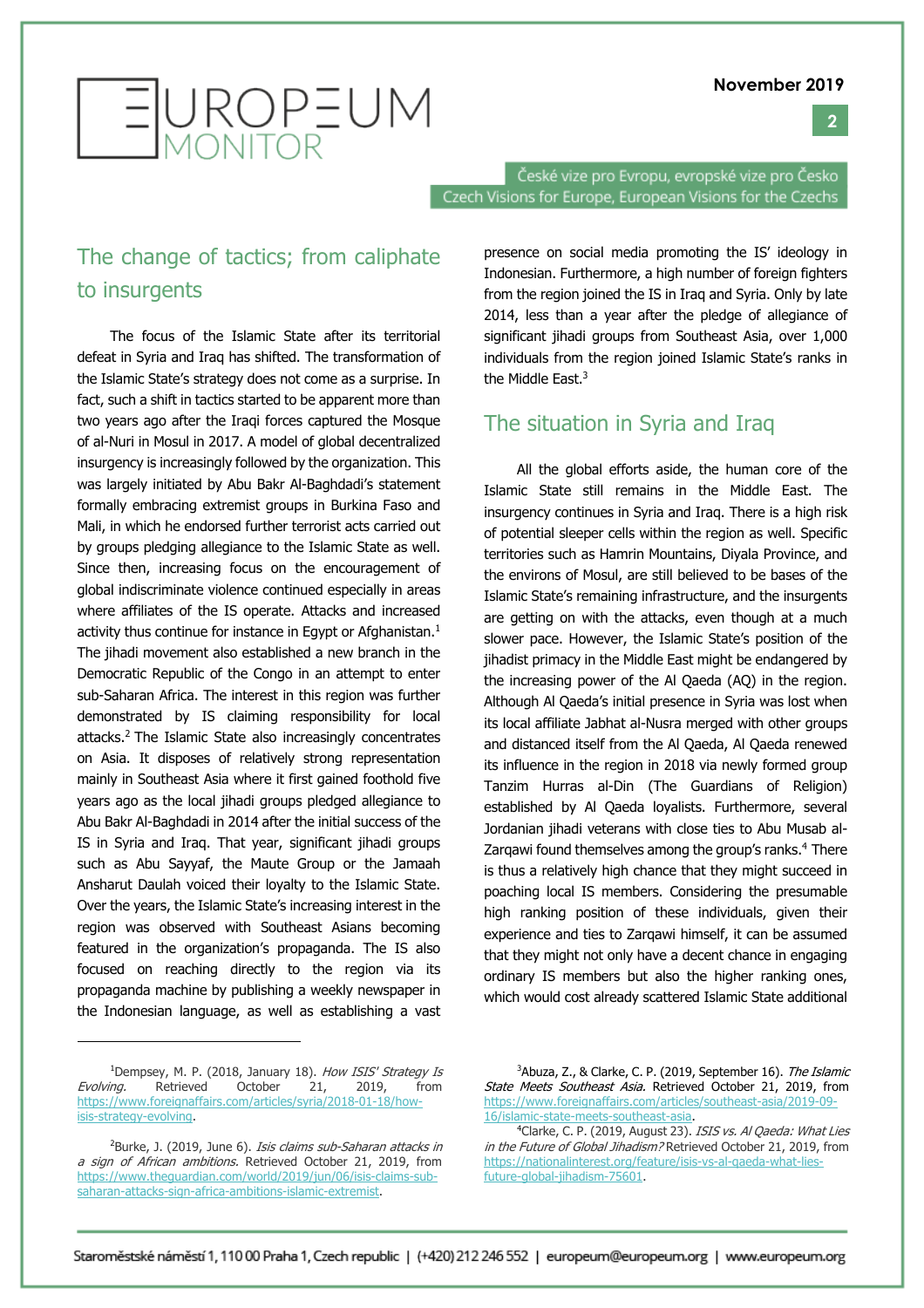**3**



České vize pro Evropu, evropské vize pro Česko Czech Visions for Europe, European Visions for the Czechs

damage. Al Qaeda is also gaining popularity due to its efforts to appear as a moderate alternative to the Islamic State. It presents itself as an independent force in the Syrian war, more capable of strategic planning and with brighter future than the IS, while also not forgetting to nurture ties with the local population, Al Qaeda might succeed in building its image of the organization capable of standing up against Assad's regime and protecting the local Sunni population. Being more pragmatic than its rival, Al Qaeda established ties with the locals strengthening its brand in the area. Trying to reach some level of political legitimacy, Al Qaeda provides local services such as water, electricity or market control to keep the basic groceries accessible. Considering that the Al Qaeda denounces sectarianism and presents itself – contrary to the Islamic State  $-$  as unbiased force,<sup>5</sup> this might prove to be a very fruitful strategy given the difficult living conditions of the local population in Syria, where over 11 million people find themselves in a need of humanitarian assistance, five million of which are believed to be in a dire (lifethreatening) need of help. And while the relentless anti-Western agenda of the Islamic State put the organization in the crosshair of the international coalition, Al Qaeda gained a breathing room to consolidate its credibility and legitimacy among locals, which it now capitalizes on.<sup>6</sup> Since the Syrian government seeks a regime reconsolidation rather than a reconstruction of the war-torn country, such incentives only deepen.

Nevertheless, the Islamic State managed to establish its presence firmly in Syria and Iraq, creating an ideology that lives on and which will be very hard to trample. And now, with the Turkish offensive into north-eastern Syria, so-called Operation Peace Spring, it seems that some new opportunities are emerging for the Islamic State.

#### What lies ahead? Turkish offensive, new leadership and new opportunities

There are more than 100,000 Islamic State fighters and their families scattered around the former Caliphate.<sup>7</sup> Many of those are now in hospitals, refugee camps or provisional prisons. It is important to note that the key detention facilities are on the territory controlled by Kurds in north-eastern Syria. And Kurdish territory most recently found itself under Turkish offensive as an aftermath of the U.S. troops pulling out of Syria. The impacts are already visible.

The detention facilities are operated by the U.S. backed Syrian Democratic Forces (SDF), composed primarily of Kurdish militia. The SDF claims it currently holds over 12,000 suspected members of the Islamic State as well as up to 4,000 foreign fighters of the IS.<sup>8</sup> Moreover, the prisons, where the jihadi fighters are held, are only of a makeshift character and the SDF lack skills and experience with the operation of such facilities. And as the repatriation efforts stumble, the capacities of the detention centers are slowly reaching a breaking point and the number of attempted jailbreaks isrising, as was confirmed by the U.S. State Department's counterterrorism coordinator, Nathan Sales, in August.<sup>9</sup>

As the Turkish offensive puts the region in turmoil, the affiliates of the Islamic State capitalize on the created chaos. After a Turkish shelling and subsequent riot in one of the detention camps, where the dependants of the IS are

<sup>5</sup> Clarke, C. P. (2019, August 23). ISIS vs. Al Qaeda: What Lies in the Future of Global Jihadism? Retrieved October 21, 2019, from https://nationalinterest.org/feature/isis-vs-al-qaeda-what-liesfuture-global-jihadism-75601.

<sup>6</sup> See Gartenstein-Ross, D., &Koduvayur, V. (2019, July 1). How to Win Friends and Wage Jihad: Understanding al Qaeda's Pragmatism. Retrieved October 10, 2019, from https://www.foreignaffairs.com/articles/middle-east/2019-07- 01/how-win-friends-and-wage-jihad.

<sup>&</sup>lt;sup>7</sup>Wright, R. (2019, May 7). A Visit to Post-ISIS Syria: Human Crises Pose Risk. Retrieved October 21, 2019, from

https://www.usip.org/publications/2019/05/visit-post-isis-syriahuman-crises-pose-risk.

<sup>&</sup>lt;sup>8</sup>Turkey's Syria offensive explained in four maps. (2019, October 14). Retrieved October 21, 2019, from https://www.bbc.com/news/world-middle-east-49973218.

<sup>&</sup>lt;sup>9</sup> Special Envoy for the Global Coalition to Defeat ISIS Ambassador James F. Jeffrey And Counterterrorism Coordinator Ambassador Nathan A. Sales. (2019, August 1). Retrieved October 21, 2019, from https://translations.state.gov/2019/08/01/specialenvoy-for-the-global-coalition-to-defeat-isis-ambassador-james-fjeffrey-and-counterterrorism-coordinator-ambassador-nathan-asales/.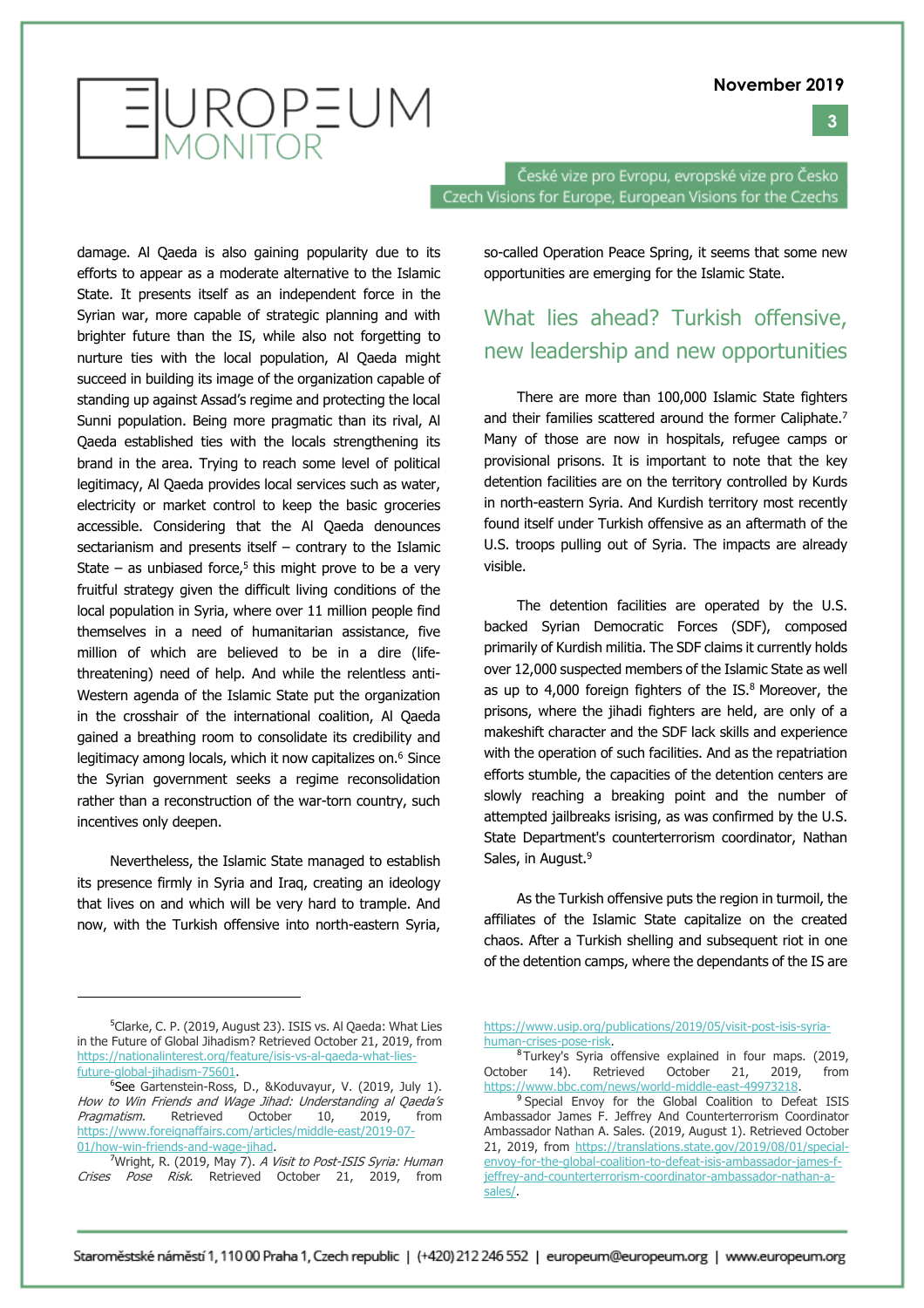#### **4**

# EUROPEUM

České vize pro Evropu, evropské vize pro Česko Czech Visions for Europe, European Visions for the Czechs

held, there was a massive escape from this facility. Other camps in the area report similar scenarios of escapes as an aftermath of bombardment. Even more concerning are jailbreaks from the makeshift prisons, where the members of the Islamic State are being held. The prisoners either escape after the SDF withdraws from the area due to the Turkish offensive or are freed by the Turkey-supported opposition, the Free Syrian Army (FSA), after its forces seize the facility. This comes as no surprise since the FSA foundations stand on a non-coherent rebel group consisting mainly of the Syrian army defectors majority of who tend to incline to extremist ideologies.<sup>10</sup>

These escapes constitute a relatively significant threat, especially if they are about to continue. The problem is not only the jailbreak of the jihadists, who might pursue Abu Bakr al-Baghdadi's appeal for freeing the IS detainees which he allegedly issued this September.<sup>11</sup> The prisons and detention camps are considered to be hotbeds of further radicalization. It is nothing new that the radicalization flourishes in prisons and camps due to the shared grievances as well as living conditions and other factors. There is thus no doubt that many of the escaped prisoners will remain loyal to the jihad, and furthermore, there is a high possibility that they managed to win others for their cause.

The death of the organization's leader Abu Bakr al-Bahgdadi, who was recently killed by the U.S. forces, might seem as a major blow to the Islamic State. However, although it indeed is quite a victory for the global counterterrorism efforts, the impact is not going to be that much critical to the organization given the organization's return to its guerrilla roots and proven high adaptability. Even though the search for the new long-term leader of the IS might be a difficult task considering the charisma and al-Baghdadi's achievements – especially his success in

challenging Al Qaeda's monopoly as the leader of global jihad – something which al-Baghdadi's predecessor Abu Musab al-Zarqawi never achieved<sup>12</sup> –, the organization is well equipped to eventually choose al-Baghdadi's successor. There will most certainly be consequences, nevertheless. It is possible that some level of fracture might emerge within the IS' leading ranks, which might subsequently lead to adoption of new strategies or aims of the organization. It is, however, at least problematic to anticipate the direction of such development. The newlyemerged power vacuum might also result in a greater degree of independency of the IS' global affiliates who seem to be concerned predominantly with local grievances while being less attached to the global narrative of the organization.13

The development in north-eastern Syria is currently ambiguous and it is hard to anticipate overall impacts. It is, however, clear that the Islamic State is capitalizing on the current turmoil in the region and that there are still strong foundations that it can build upon. An increasing rivalry between the Islamic State and other jihadi groups striving for the jihadist primacy is likely. Al Qaeda seems to be making good use of the mistakes the IS did. Being able to capitalize on the current situation in Syria, Al Qaeda's star is rising again in the region. However, the Islamic State has a firm standing in the Middle East. Be it tens of thousands of its loyalists scattered over the region, various sleeper cells, lasting remains of its infrastructure, the persisting ideology disseminated by its supporters or the escaped prisoners returning to its ranks. There is thus no doubt that with the US troops withdrawing and the attention turning to other pressing issues in war-torn Syria, various jihadi groups will be getting more breathing space on which they will undoubtedly capitalize. Keeping in mind also the current turmoil in north-eastern Syria it is hard to expect the situation to ease off. In fact, quite the contrary. There is a

<sup>&</sup>lt;sup>10</sup>Seligman, L. (2019, October 14). Turkish-Backed Forces Are Freeing Islamic State Prisoners. Retrieved October 21, 2019 from https://foreignpolicy.com/2019/10/14/turkish-backed-forcesfreeing-islamic-state-prisoners-syria/

<sup>&</sup>lt;sup>11</sup> Isis leader purportedly urges members to free detainees from camps. (2019, September 16). Retrieved October 21, 2019, from https://www.theguardian.com/world/2019/sep/16/isisleader-urges-members-to-free-detainees-from-camps.

<sup>&</sup>lt;sup>12</sup>Zelin, A. Y. (2019, October 29). Baghdadi Is Dead But His Legend Lives On. Retrieved November 6, 2019, from https://foreignpolicy.com/2019/10/29/baghdadi-is-dead-but-hislegend-lives-on-isis-terror/.

<sup>13</sup> Clarke, C. P., &Amarnath Amarasingam. (2019, October 28). Baghdadi's Death Will Make Global Affiliates More Independent. Retrieved November 6, 2019, from https://foreignpolicy.com/2019/10/28/isis-baghdadi-death-islamicstate-affiliates-more-independent/.